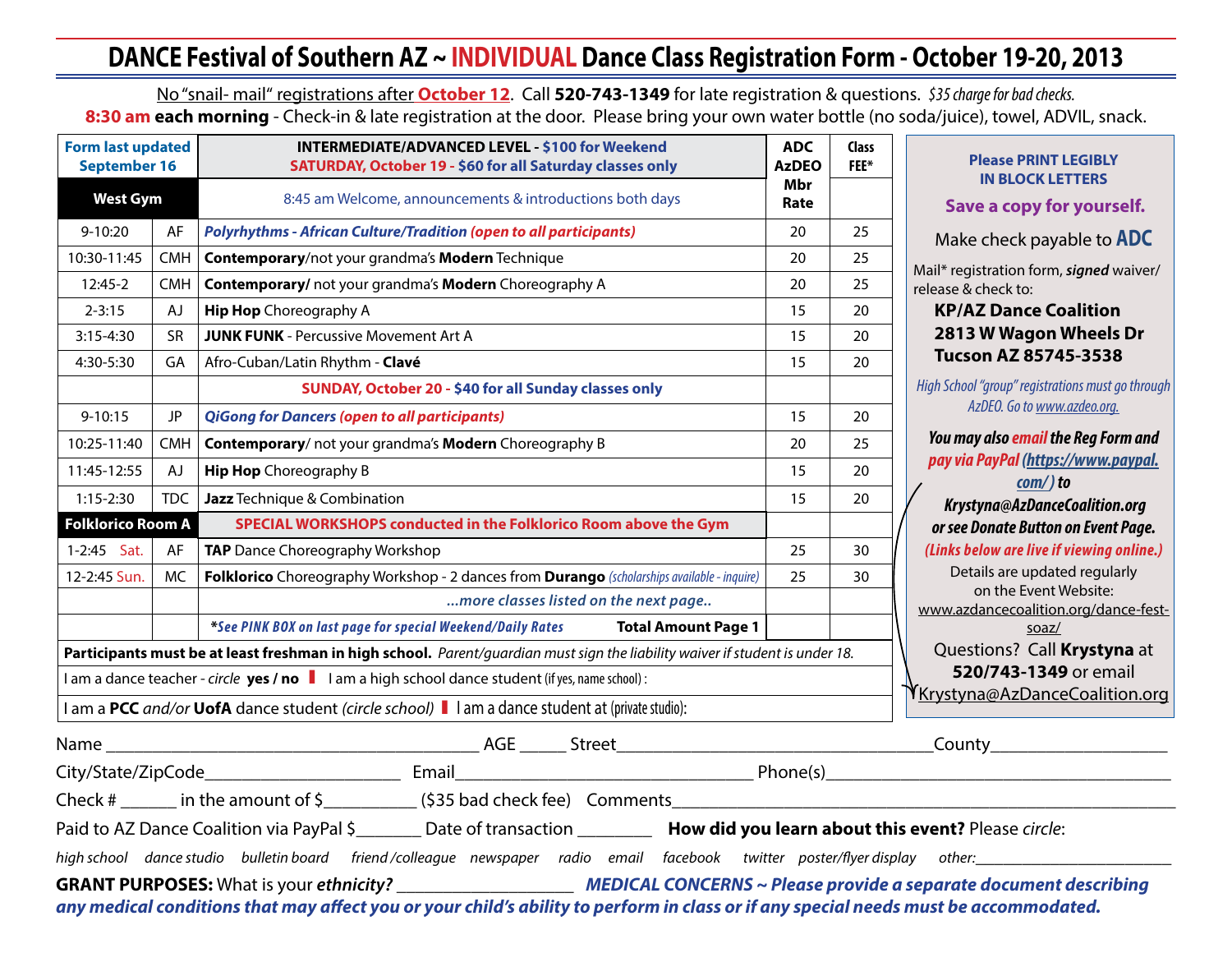## **DANCE Festival of Southern AZ ~ Dance Class Registration Form for INDIVIDUALS - October 19-20, 2013**

| <b>PAGE 2</b>       |                            | <b>INTERMEDIATE/ADVANCED LEVEL - \$100 for all Weekend classes</b><br>SATURDAY, October 19 - \$60 for all Saturday classes only                                                                       | <b>ADC</b><br><b>AzDEO</b> | <b>Class</b><br><b>FEE</b> |
|---------------------|----------------------------|-------------------------------------------------------------------------------------------------------------------------------------------------------------------------------------------------------|----------------------------|----------------------------|
| <b>Room A</b>       |                            | Folklorico Room A - 2nd floor above the West Gym - hardwood floors                                                                                                                                    | Mbr<br>Rate                |                            |
| 10:45-12            | AF                         | ADULT TAP - Level II - Technique & Combination (Senior Adults welcome)                                                                                                                                |                            | 25                         |
| $3 - 4:15$          | AF                         | Intermediate/Advanced TAP - Technique & Combination                                                                                                                                                   |                            | 25                         |
| 4:15-5:30           | <b>PR</b>                  | Intermediate/Advanced FLAMENCO                                                                                                                                                                        |                            | 25                         |
|                     |                            | SUNDAY, October 20 - \$40 for all Sunday classes only                                                                                                                                                 |                            |                            |
| 10:30-11:40         | SR                         | <b>JUNK FUNK</b> - Percussive Movement Art B (open to Level I students)                                                                                                                               | 15                         | 20                         |
| <b>Room C</b>       |                            | LEVEL I - (2-3 years exp) Location: TECH Bldg / NE corner on campus<br>SATURDAY, October 19 - \$50 for all Level I classes (12-5 pm)                                                                  |                            |                            |
| <b>T211</b>         |                            | Room C = Ballet Dance Classroom, 2nd floor, TECH Bldg #T211                                                                                                                                           |                            |                            |
|                     |                            | Level I students may participate in the 1st class in the West Gym and observe the 2nd<br>(subject to Observer's Fee) - Level I Special Rate -\$50 for all 5 classes.                                  |                            |                            |
| $12 - 1$            | <b>AJ</b>                  | <b>Hip Hop</b>                                                                                                                                                                                        | 10                         | 12                         |
| $1 - 2$             | <b>TDC</b>                 | Jazz                                                                                                                                                                                                  | 10                         | 12                         |
| $2 - 3$             | GA                         | Afro-Cuban/Latin Rhythm - Clavé                                                                                                                                                                       | 10                         | 12                         |
| $3 - 4$             | ET                         | <b>Ballet Barre</b> - Alignment, Placement & Energy                                                                                                                                                   | 10                         | 12                         |
| $4 - 5$             | ET                         | <b>Ballet Center</b> - Transfer of Weight / Moving Across the Floor                                                                                                                                   |                            | 12                         |
|                     |                            | <b>SUNDAY, October 20</b>                                                                                                                                                                             |                            |                            |
| <b>Choices of</b>   | JP                         | Level I students may participate in the 1st class in the West Gym - QiGong                                                                                                                            |                            |                            |
| 10:45-11:45         | ET                         | Level I may participate in the Floor Barre Class @ 10:45 (see below) OR                                                                                                                               |                            |                            |
| 10:30-11:40         | <b>SR</b>                  | Level I may participate in the JUNK FUNK class in Room A @ 10:30                                                                                                                                      |                            |                            |
| <b>BALLET Wrksp</b> |                            | <b>Intermediate/Advanced BALLET &amp; VARIATION</b>                                                                                                                                                   |                            |                            |
| 10:45-11:45         | ЕT                         | <b>Floor Barre</b>                                                                                                                                                                                    | 10                         | 12                         |
| $12 - 1:15$         | KS                         | <b>Ballet Technique - Petit Allergro Combinations</b>                                                                                                                                                 | 15                         | 20                         |
| 1:30-2:30           | <b>KS</b>                  | <b>Variation TBA</b>                                                                                                                                                                                  | 15                         | 20                         |
|                     |                            | NOTE: Ballet Workshop - Enroll in the 3 classes above to receive this special rate (counts<br>as one class for multiple class discount on the last page).<br>Can be included in the \$40 Sunday rate! | 30                         | 35                         |
|                     | <b>Total Amount Page 2</b> |                                                                                                                                                                                                       |                            |                            |
|                     |                            | more classes listed on the next page                                                                                                                                                                  |                            |                            |

#### **DRESS CODE**

Bring cover-ups/warm-up clothes in case it is too cold (AC). No bare midriffs or baggy clothes. Dance sneakers or gym shoes are fine for Anita's Polyrhythm/Stepping choreography classes. *Please defer to your own school's dancewear policies.* The West Gym & Folklorico Room A are hardwood. *Make sure your shoes will not damage the floor. All other dance rooms have a marley-like surface.*

#### **LUNCH/SNACKS**

Only water is permitted in the dance rooms/gym. Tucson's famous **4th Ave** is just a block away. Explore the eating possibilities: [fourthavenue.org/explore/dining/](http://www.fourthavenue.org/explore/dining/) Lunch is 1 hr on Saturday. Sunday bring snacks/lunch as there will be no time to leave the campus. All *participants* are *invited* to the high school groups' "Peer" Performance in the THMS Auditorium at 3 pm on Sunday - one hour - *(about 10-12 groups).* AzDEO will be providing more information for the Peer Performance.

## **ACCOMMODATIONS**

Here's a link to lodging along I10 & St Mary's - less than a mile from Tucson High. [http://www.hotels-rates.com/hotels/locations/](http://www.hotels-rates.com/hotels/locations/Tucson/AZ/usa/2575/) [Tucson/AZ/usa/2575/](http://www.hotels-rates.com/hotels/locations/Tucson/AZ/usa/2575/) [Hotel Tucson City Center](http://www.innsuites.com/catch/hotel-tucson-city-center-innsuites-conference-suite-resort.php) is offering special rates: \$59 Studio Insuite (2 queen beds) or \$79 2-room with 3 queen beds. Details in the works.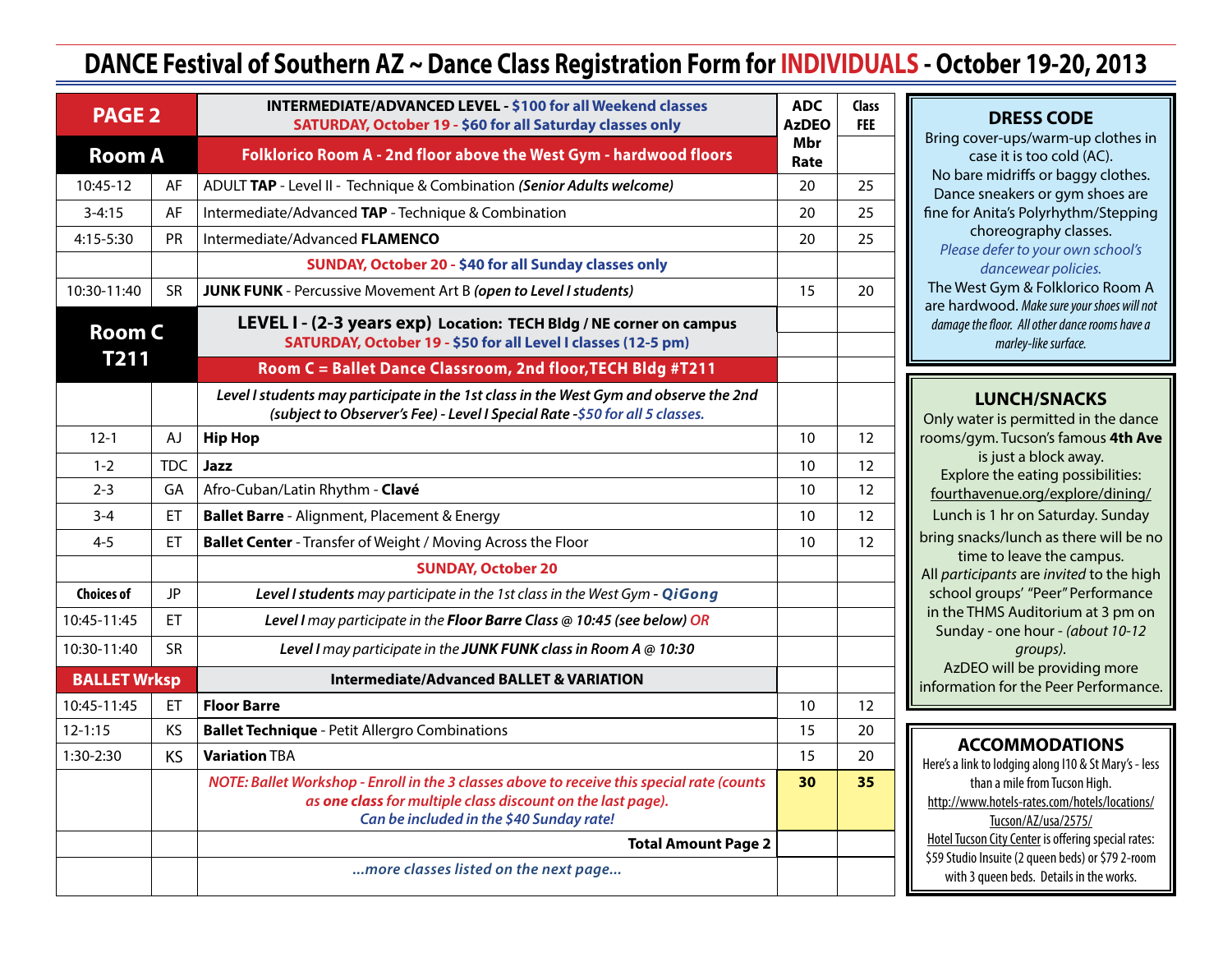# **DANCE Festival of Southern AZ ~ Dance Class Registration Form for INDIVIDUALS - October 19-20, 2013**

| <b>PAGE 3</b>                                                                                                                                                                                                                                                                                     |                                                                                                                                                                                                                      | <b>TEACHERS / ASSISTANT TEACHERS</b><br><b>SATURDAY, October 19</b>                                                                                             | <b>ADC</b><br><b>AzDEO</b> | <b>Class</b><br><b>FEE</b> | <b>TOTALS</b>                                                         |
|---------------------------------------------------------------------------------------------------------------------------------------------------------------------------------------------------------------------------------------------------------------------------------------------------|----------------------------------------------------------------------------------------------------------------------------------------------------------------------------------------------------------------------|-----------------------------------------------------------------------------------------------------------------------------------------------------------------|----------------------------|----------------------------|-----------------------------------------------------------------------|
| <b>Room B</b>                                                                                                                                                                                                                                                                                     |                                                                                                                                                                                                                      | Room B = Modern Dance Classroom, 2nd floor, TECH Bldg #T205                                                                                                     | Mbr<br>Rate                |                            | <b>Amount Pg 1</b><br><b>Amount Pg 2</b>                              |
| $1:15-2$                                                                                                                                                                                                                                                                                          | LM                                                                                                                                                                                                                   | AzDEO Director Susannah Keita will speak about the<br>state of dance education in AZ. Open to Q&A.                                                              | <b>NC</b>                  | <b>NC</b>                  | <b>Amount Pg 3</b>                                                    |
| 2:15-3:30                                                                                                                                                                                                                                                                                         | <b>TDC</b>                                                                                                                                                                                                           | Jazz Technique & Combination                                                                                                                                    | 15                         | 20                         | \$<br><b>Total Fees</b>                                               |
| 3:30-4:45                                                                                                                                                                                                                                                                                         | <b>CMH</b>                                                                                                                                                                                                           | Contemporary/ not your grandma's Modern Technique                                                                                                               | 15                         | 20                         | <b>Total # of Classes</b>                                             |
| $4:45-5$                                                                                                                                                                                                                                                                                          |                                                                                                                                                                                                                      | <b>Create Connections / Q&amp;A / Information Exchange</b>                                                                                                      |                            |                            | <b>Deduct \$10 if enrolled</b>                                        |
|                                                                                                                                                                                                                                                                                                   |                                                                                                                                                                                                                      | <b>SUNDAY, October 20</b>                                                                                                                                       |                            |                            | in 6 or more classes;                                                 |
| 10:45-12                                                                                                                                                                                                                                                                                          | JP                                                                                                                                                                                                                   | How to incorporate <i>Qi Gong</i> into your warm-ups & why it is beneficial                                                                                     | 15                         | 20                         | ** \$20 if 10 classes **<br>(                                         |
| $12-1$                                                                                                                                                                                                                                                                                            | <b>TWR</b>                                                                                                                                                                                                           | <b>Feldenkrais<sup>®</sup></b> for Dancers                                                                                                                      | 15                         | 20                         | <b>Subtotal</b>                                                       |
| $1:15-2:30$                                                                                                                                                                                                                                                                                       | <b>LRC</b>                                                                                                                                                                                                           | <b>Classic Modern &amp; Teacher's Choice</b>                                                                                                                    | 15                         | 20                         |                                                                       |
|                                                                                                                                                                                                                                                                                                   |                                                                                                                                                                                                                      | WEEKEND / DAILY RATES / LEVEL I CLASSES (thanks to sponsors we can offer these new rates)                                                                       |                            |                            | <b>ONE Ticket to Saturday</b>                                         |
|                                                                                                                                                                                                                                                                                                   |                                                                                                                                                                                                                      | Attend the entire weekend, or only Satuday or Sunday, or only Level I classes. Rates are as follows:                                                            |                            |                            | evening's performance<br>$-$ add \$10                                 |
| Weekend \$100 (10-11 classes), \$80 members; Saturday only \$60 (6-7 classes), \$48 members;<br>Sunday only \$40 (4 classes), \$32 members. Level I classes (5 on Saturday 12-5 pm) \$50, \$40 members.<br>No other discounts apply. Circle the classes you are attending. Include your fee here. |                                                                                                                                                                                                                      |                                                                                                                                                                 |                            |                            | <b>NOTE: If you know</b><br>you are performing,<br>you do not need to |
|                                                                                                                                                                                                                                                                                                   |                                                                                                                                                                                                                      | <b>OBSERVERS</b>                                                                                                                                                |                            |                            | purchase a ticket                                                     |
|                                                                                                                                                                                                                                                                                                   |                                                                                                                                                                                                                      | OBSERVERS are allowed in the West Gym. Rooms B and C no observers.<br>Room A (Folklorico Room) only has room for 6 Observers - instructor's permission required |                            |                            | <b>TOTAL DUE</b>                                                      |
|                                                                                                                                                                                                                                                                                                   |                                                                                                                                                                                                                      | OBSERVERS: \$5/class; Day 1 \$30; Day 2 \$20; Weekend \$40 (indicate class on the form)                                                                         |                            |                            |                                                                       |
| <b>OBSERVING DANCE INSTRUCTORS:</b><br>\$10/class; Day 1 \$50; Day 2 \$30; Weekend \$70 (indicate class on the form)                                                                                                                                                                              |                                                                                                                                                                                                                      | <b>Arizona Dance e-Star</b>                                                                                                                                     |                            |                            |                                                                       |
| Circle: West Gym                                                                                                                                                                                                                                                                                  |                                                                                                                                                                                                                      | Room A (Folklorico)                                                                                                                                             |                            |                            | is a free, statewide monthly                                          |
|                                                                                                                                                                                                                                                                                                   |                                                                                                                                                                                                                      | No Observer's Fee for Dance Instructors who bring 10 or more students                                                                                           |                            |                            | e-publication produced by the                                         |
|                                                                                                                                                                                                                                                                                                   |                                                                                                                                                                                                                      | <b>Arizona Dance Coalition</b>                                                                                                                                  |                            |                            |                                                                       |
|                                                                                                                                                                                                                                                                                                   | All high school dance "groups" (public, private, dance studio) must register for classes through AzDEO.<br>Visit their event webpage: http://azdeo.org/dance/events/ (Link is live if viewing this Reg Form online.) | http://www.azdancecoalition.org/<br>newsletters/                                                                                                                |                            |                            |                                                                       |
| <b>COMMENTS / SUGGESTIONS</b>                                                                                                                                                                                                                                                                     |                                                                                                                                                                                                                      | <b>Would you like to subscribe?</b>                                                                                                                             |                            |                            |                                                                       |
| PEER Performance & Adjudication Fees for high school dance groups will be handled through AzDEO. For questions,                                                                                                                                                                                   | contact Lynn Monson, Imonson@cox.net, 480-961-3160. AzDEO, PO Box 60152, Phoenix AZ 85082<br>Only registered HS groups may participate in the "Peer" Performance. All DFOSA participants are invited to attend       | I am already subscribed.<br>Yes, please add me.<br>No, thank you.                                                                                               |                            |                            |                                                                       |